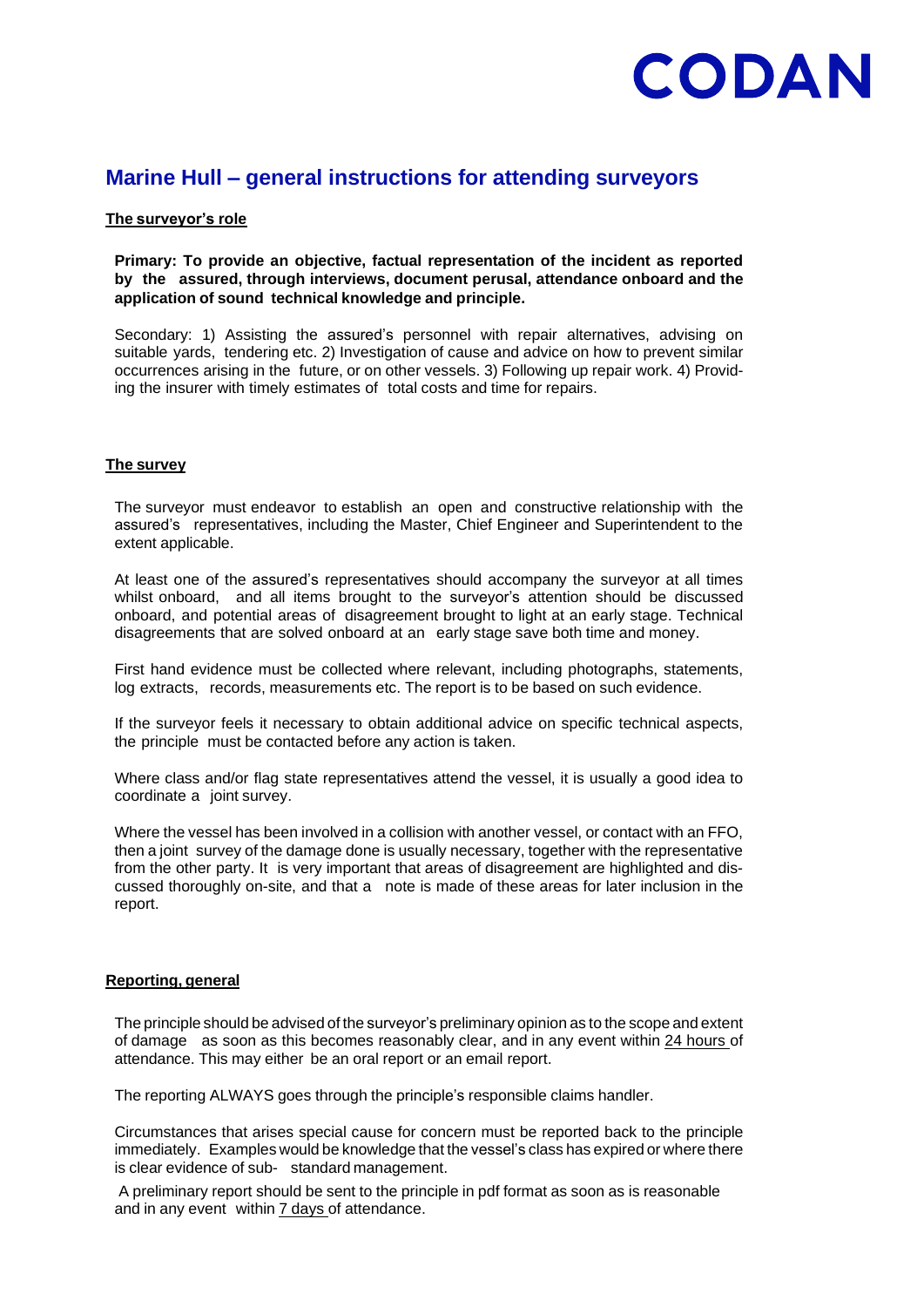If tendering is necessary, the surveyor should send a separate update detailing the tender and all offers received, together with any applicable comments. As choice of repair yard will often be a matter of some urgency, this information may be transmitted orally, but should be followed up as soon as possible with an email or pdf report.

After initial attendance onboard, further attendance should be clarified with the principle and the assured's representative. It is usually not necessary for the surveyor to attend for the entire duration of repairs, and in minor cases, further attendance during repairs will not be necessary.

Further written reports should be submitted as and when appropriate as the repair progresses.

The final report is submitted once the surveyor has perused the relevant invoices as submitted by the assured. If the principle does not require the surveyor to go through the invoices, or if no claim materializes, this will be communicated to the surveyor.

#### **The report**

**Overriding rule: the surveyor should be comfortable defending the contents of the report in a court of law, said contents being based on first hand evidence and the application of sound technical knowledge and principle.**

**The surveyor should avoid making ambiguous statements and avoid speculation.**

#### **The report should be issued without prejudice to the rights of the underwriters as per the conditions of the applicable insurance policies.**

As a minimum, the formal preliminary pdf report should contain:

Vessel, IMO, GT, year of build, relevant technical data, place and date of survey and who was present.

- 2) A narrative of events, including pertinent dates and times
- The scope and extent of damage
- 4) The necessary repairs temporary/permanent
- The cause of the damage (if possible to ascertain clearly at this stage)
- The estimated total repair costs and total repair time

Relevant photographs and other technical diagrams and drawings that help to explain the incident and nature of the damage

The final report should contain the following:

Vessel, IMO, GT, year of build, relevant technical data, place and date of survey and who was present.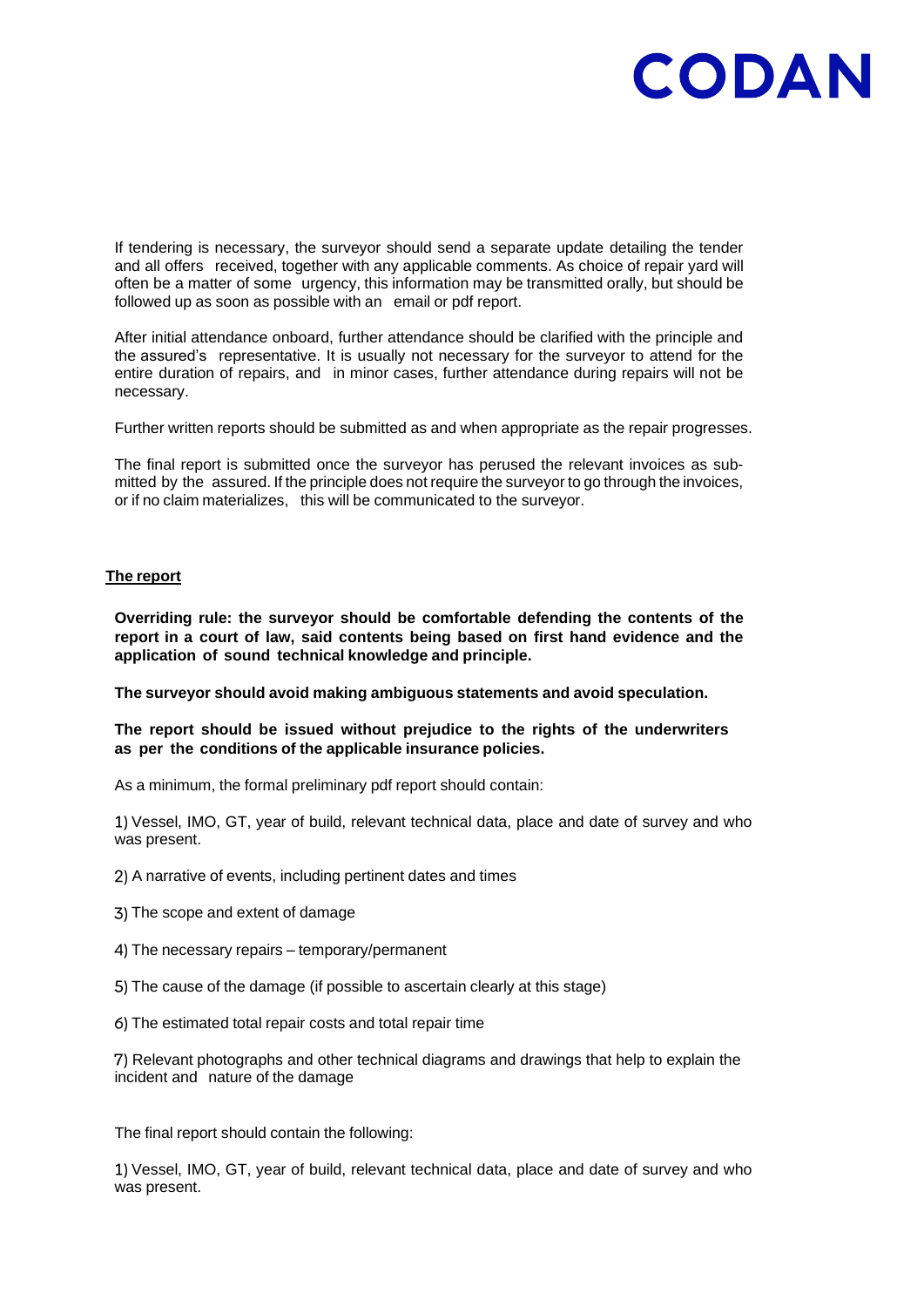A narrative of events, including pertinent dates and times

- 3) The scope and extent of damage
- 4) The effected repairs temporary/permanent + tendering information

5) The cause of the damage, including owner's allegations and surveyor's comments

6) The total cost of repairs, the total cost of owners work performed, total cost of general services, including a breakdown and comments where necessary

The surveyor's opinion on the time repair work would have taken if carried out separately and the time owner's work would have taken if carried out separately

Comments on any measures/costs incurred to save time

9) Relevant photographs and other technical diagrams and drawings that help to explain the incident and nature of the damage

#### **Special requirements for Loss of Hire reporting**

In general, the format of a report for Loss of Hire is the same as for Hull & Machinery. There will however be less emphasis on costs and more emphasis on time.

The preliminary report should indicate the estimated total time required to get the vessel back in service, and the surveyor should also make recommendations on the proposed repair options with a view to reducing overall repair time.

Further, in his dialogue with the owner's representatives, the surveyor should:

1) Keep a dialogue with the superintendent AND the principle with respect to the repair times and possible ways of reducing same

- Advise the Master to keep a detailed log during the repairs
- Advise on potential repair yards and alternative repair solutions if appropriate
- Consider the possibility of bonus arrangements with yards if this could help speed up the repairs
- Notify the principle before any decisions are made in this respect

The final report should contain:

Vessel, IMO, GT, year of build, relevant technical data, place and date of survey and who was present.

- 2) A narrative of events, including pertinent dates and times
- The scope and extent of damage
- 4) The effected repairs temporary/permanent + tendering information